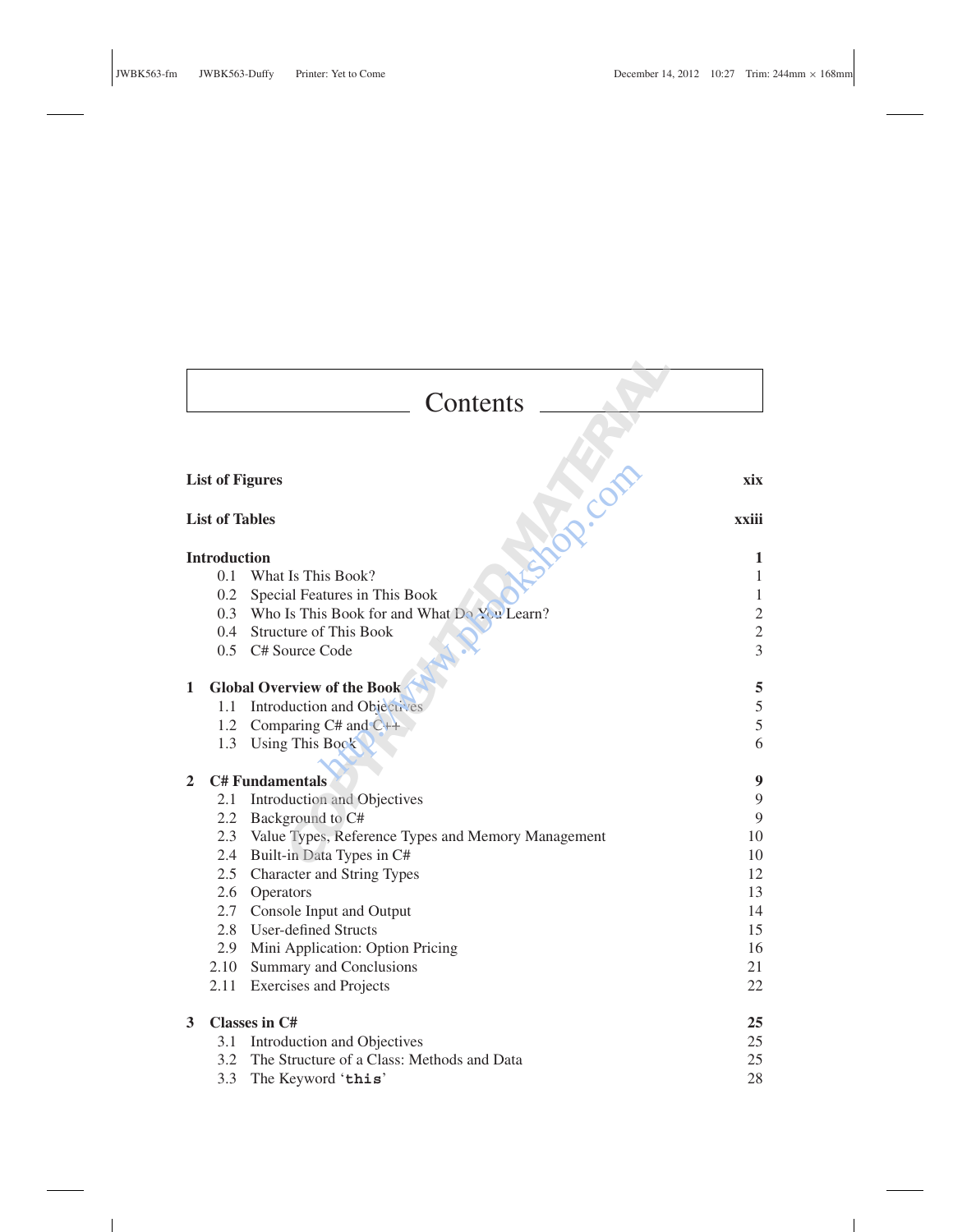## iv Contents

 $\sim 10^{11}$ 

|   |     | 3.4 Properties                                                      | 28 |
|---|-----|---------------------------------------------------------------------|----|
|   |     | 3.5 Class Variables and Class Methods                               | 30 |
|   |     | 3.6 Creating and Using Objects in C#                                | 33 |
|   |     | 3.7 Example: European Option Price and Sensitivities                | 33 |
|   |     | 3.7.1 Supporting Mathematical Functions                             | 34 |
|   |     | 3.7.2 Black-Scholes Formula                                         | 35 |
|   |     | 3.7.3 C# Implementation                                             | 36 |
|   |     | 3.7.4 Examples and Applications                                     | 39 |
|   |     | 3.8 Enumeration Types                                               | 40 |
|   |     | 3.9 Extension Methods                                               | 42 |
|   |     | 3.10 An Introduction to Inheritance in C#                           | 44 |
|   |     | 3.11 Example: Two-factor Payoff Hierarchies and Interfaces          | 46 |
|   |     | 3.12 Exception Handling                                             | 50 |
|   |     | 3.13 Summary and Conclusions                                        | 50 |
|   |     | <b>POR.COM</b><br>3.14 Exercises and Projects                       | 51 |
| 4 |     | <b>Classes and C# Advanced Features</b>                             | 53 |
|   |     | 4.1 Introduction and Objectives                                     | 53 |
|   | 4.2 | Interfaces                                                          | 53 |
|   | 4.3 | Using Interfaces: Vasicek and Cox-Ingercoil-Ross (CIR) Bond         |    |
|   |     | and Option Pricing                                                  | 54 |
|   |     | 4.3.1 Defining Standard Interfaces                                  | 55 |
|   |     | 4.3.2 Bond Models and Stochestic Differential Equations             | 55 |
|   |     | 4.3.3 Option Pricing and the Visitor Pattern                        | 58 |
|   | 4.4 | Interfaces in .NET and Some Advanced Features                       | 61 |
|   |     | 4.4.1 Copying Objects                                               | 62 |
|   |     | 4.4.2 Interfaces and Properties                                     | 63 |
|   |     | 4.4.3 Comparing Abstract Classes and Interfaces                     | 64 |
|   |     | 4.4.4 Explicit Interfaces                                           | 65 |
|   |     | 4.4.5 Casting an Object to an Interface                             | 65 |
|   | 4.5 | Combining Interfaces, Inheritance and Composition                   | 67 |
|   |     | 4.5.1 Design Philosophy: Modular Programming                        | 67 |
|   |     | 4.5.2 A Model Problem and Interfacing                               | 68 |
|   |     | 4.5.3 Implementing the Interfaces                                   | 69 |
|   |     | 4.5.4 Examples and Testing                                          | 72 |
|   | 4.6 | Introduction to Delegates and Lambda Functions                      | 72 |
|   |     | Comparing Delegates and Interfaces<br>4.6.1                         | 74 |
|   |     | 4.7 Lambda Functions and Anonymous Methods                          | 76 |
|   | 4.8 | Other Features in C#                                                | 77 |
|   |     | 4.8.1<br><b>Static Constructors</b>                                 | 77 |
|   |     | 4.8.2<br>Finalisers                                                 | 78 |
|   |     | 4.8.3 Casting                                                       | 79 |
|   |     | 4.8.4 The var Keyword                                               | 80 |
|   | 4.9 | <b>Advanced .NET Delegates</b>                                      | 80 |
|   |     | Provides and Requires Interfaces: Creating Plug-in Methods<br>4.9.1 |    |
|   |     | with Delegates                                                      | 82 |
|   |     | <b>Multicast Delegates</b><br>4.9.2                                 | 85 |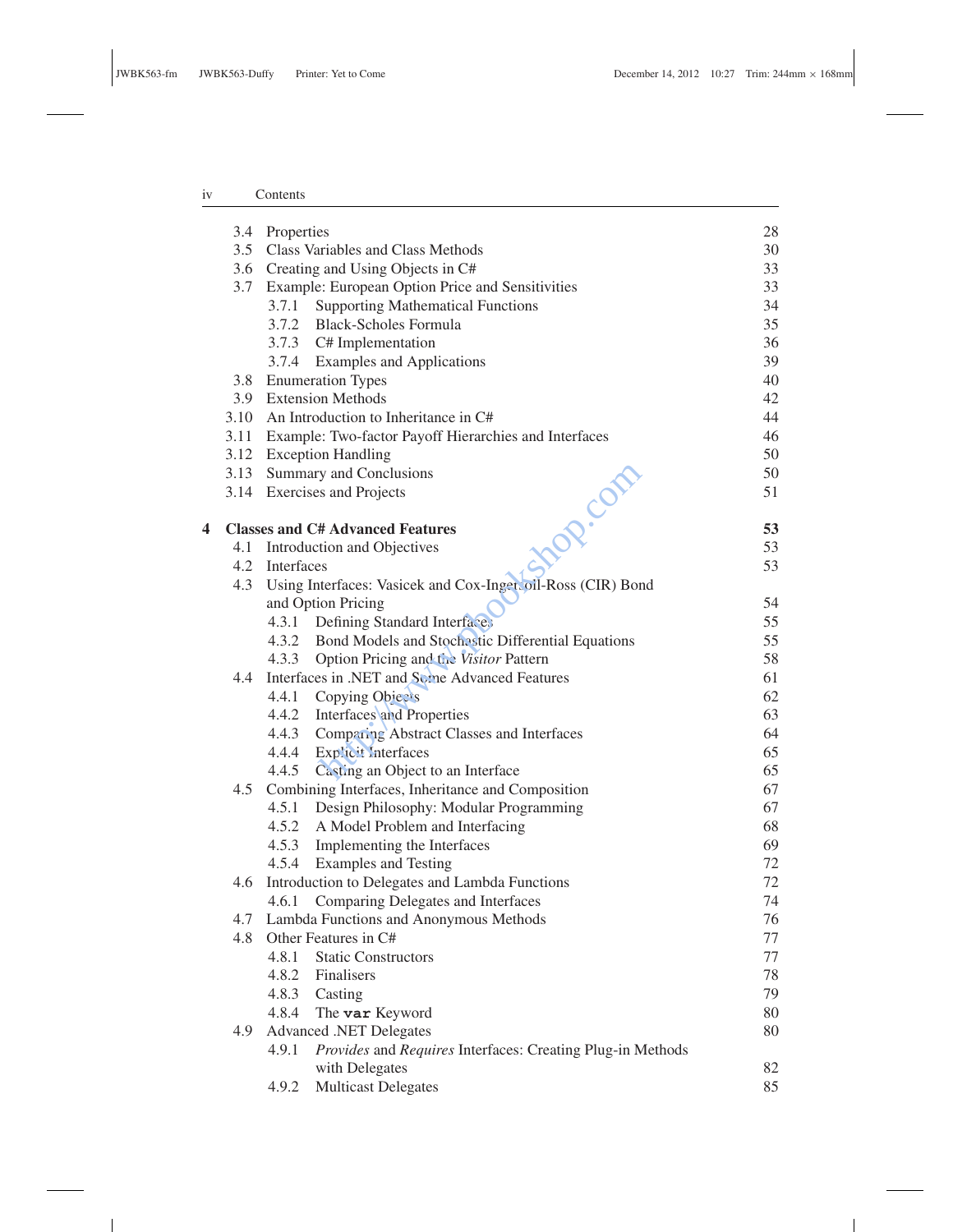|   |      |                                                                  | Contents | $\mathbf V$ |
|---|------|------------------------------------------------------------------|----------|-------------|
|   |      | 4.9.3<br>Generic Delegate Types                                  |          | 86          |
|   |      | 4.9.4<br>Delegates versus Interfaces, Again                      |          | 87          |
|   |      | 4.10 The Standard Event Pattern in .NET and the Observer Pattern |          | 87          |
|   |      | 4.11 Summary and Conclusions                                     |          | 91          |
|   |      | 4.12 Exercises and Projects                                      |          | 92          |
| 5 |      | <b>Data Structures and Collections</b>                           |          | 97          |
|   |      | 5.1 Introduction and Objectives                                  |          | 97          |
|   | 5.2  | Arrays                                                           |          | 97          |
|   |      | 5.2.1<br>Rectangular and Jagged Arrays                           |          | 98          |
|   |      | 5.2.2<br><b>Bounds Checking</b>                                  |          | 101         |
|   | 5.3  | Dates, Times and Time Zones                                      |          | 101         |
|   |      | 5.3.1<br>Creating and Modifying Dates                            |          | 101         |
|   |      | 5.3.2<br>Formatting and Parsing Dates                            |          | 103         |
|   |      | 5.3.3<br>Working with Dates                                      |          | 104         |
|   | 5.4  | <b>Enumeration and Iterators</b>                                 |          | 105         |
|   |      | 5.5 Object-based Collections and Standard Collection Interfaces  |          | 107         |
|   | 5.6  | The List <t>Class</t>                                            |          | 109         |
|   | 5.7  | The Hashtable <t>Class</t>                                       |          | 110         |
|   | 5.8  | The Dictionary <key, value=""> Class</key,>                      |          | 111         |
|   | 5.9  | The HashSet <t>Classes</t>                                       |          | 112         |
|   |      | 5.10 BitArray: Dynamically Sized Boolean Lists                   |          | 114         |
|   | 5.11 | <b>Other Data Structures</b>                                     |          | 114         |
|   |      | $5.11.1$ Stack <t></t>                                           |          | 114         |
|   |      | $5.11.2$ Queue <t></t>                                           |          | 115         |
|   |      | 5.11.3 Sorted Dictionaries                                       |          | 116         |
|   | 5.12 | Strings and StringBuilder                                        |          | 117         |
|   |      | 5.12.1 Methods in string                                         |          | 118         |
|   |      | 5.12.2 Manipulating Strings                                      |          | 119         |
|   | 5.13 | Some new Features in .NET 4.0                                    |          | 120         |
|   |      | 5.13.1 Optional Parameters                                       |          | 120         |
|   |      | 5.13.2 Named Parameters                                          |          | 121         |
|   |      | 5.13.3 COM Interoperability in .NET 4.0                          |          | 121         |
|   |      | 5.13.4 Dynamic Binding                                           |          | 122         |
|   | 5.14 | Summary and Conclusions                                          |          | 123         |
|   |      | 5.15 Exercises and Projects                                      |          | 123         |
| 6 |      | <b>Creating User-defined Data Structures</b>                     |          | 125         |
|   | 6.1  | Introduction and Objectives                                      |          | 125         |
|   | 6.2  | Design Rationale and General Guidelines                          |          | 125         |
|   |      | An Introduction to C# Generics<br>6.2.1                          |          | 125         |
|   |      | 6.2.2<br>Generic Methods and Generic Delegates                   |          | 128         |
|   |      | 6.2.3<br>Generic Constraints                                     |          | 129         |
|   |      | 6.2.4<br>Generics, Interfaces and Inheritance                    |          | 130         |
|   |      | 6.2.5<br><b>Other Remarks</b>                                    |          | 130         |
|   | 6.3  | Arrays and Matrices                                              |          | 131         |
|   | 6.4  | Vectors and Numeric Matrices                                     |          | 135         |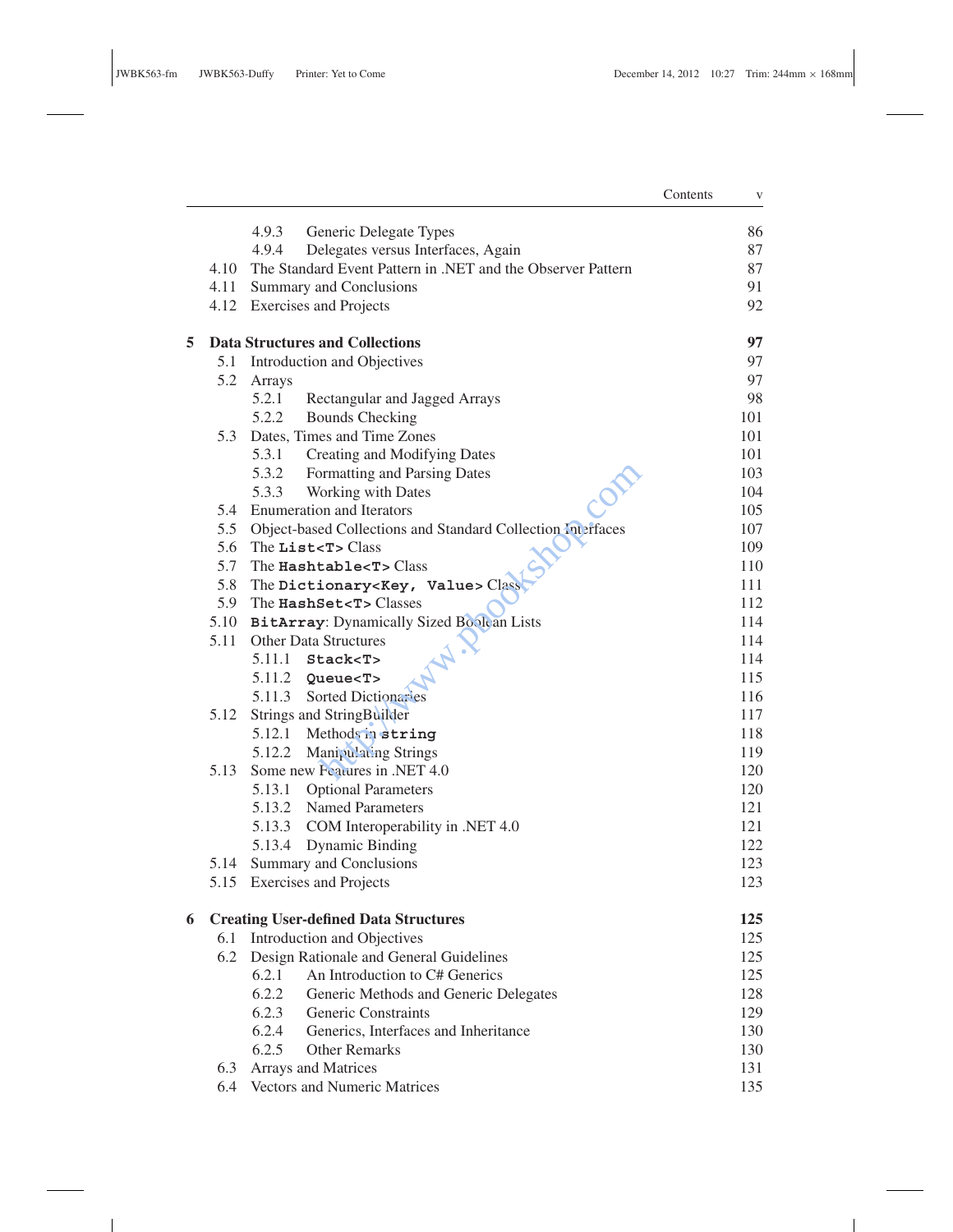## vi Contents

|   |      | 6.5 Higher-dimensional Structures                                | 139 |
|---|------|------------------------------------------------------------------|-----|
|   | 6.6  | <b>Sets</b>                                                      | 140 |
|   | 6.7  | Associative Arrays and Matrices                                  | 142 |
|   |      | <b>Associative Arrays</b><br>6.7.1                               | 142 |
|   |      | 6.7.2<br><b>Associative Matrices</b>                             | 144 |
|   | 6.8  | Standardisation: Interfaces and Constraints                      | 145 |
|   |      | 6.9 Using Associative Arrays and Matrices to Model Lookup Tables | 152 |
|   | 6.10 | Tuples                                                           | 155 |
|   | 6.11 | Summary and Conclusions                                          | 156 |
|   |      | 6.12 Exercises and Projects                                      | 156 |
| 7 |      | An Introduction to Bonds and Bond Pricing                        | 159 |
|   |      | 7.1 Introduction and Objectives                                  | 159 |
|   |      | 7.2 Embedded Optionality<br><b>HOR.</b> COM                      | 160 |
|   | 7.3  | The Time Value of Money: Fundamentals                            | 160 |
|   |      | 7.3.1 A Simple Bond Class                                        | 164 |
|   |      | 7.3.2<br>Testing the Bond Functionality                          | 165 |
|   |      | 7.4 Measuring Yield                                              | 166 |
|   | 7.5  | Macauley Duration and Convexity                                  | 167 |
|   | 7.6  | Dates and Date Schedulers for Fixed Income Applications          | 168 |
|   |      | 7.6.1 Accrued Interest Calculations and Day Count Conventions    | 169 |
|   |      | 7.6.2 C# Classes for Dates                                       | 170 |
|   |      | 7.6.3 DateSchedule Class                                         | 174 |
|   |      | 7.7 Exporting Schedulers to $Expc_{\mathcal{C}}$                 | 176 |
|   |      | 7.8 Other Examples                                               | 177 |
|   | 7.9  | Pricing Bonds: An Extended Design                                | 178 |
|   | 7.10 | Summary and Conclusions                                          | 181 |
|   |      | 7.10.1 Appendix: Risks Associated with Bonds                     | 181 |
|   |      | 7.11 Exercises and Projects                                      | 181 |
|   |      |                                                                  |     |
| 8 |      | Data Management and Data Lifecycle                               | 185 |
|   |      | 8.1 Introduction and Objectives                                  | 185 |
|   |      | 8.2 Data Lifecycle in Trading Applications                       | 185 |
|   |      | Configuration Data and Calculated Data<br>8.2.1                  | 186 |
|   |      | Which Kinds of Data Storage Devices Can We Use?<br>8.2.2         | 186 |
|   | 8.3  | An Introduction to Streams and I/O                               | 186 |
|   |      | 8.3.1<br>Stream Architecture                                     | 186 |
|   |      | 8.3.2 Backing Store Streams Functionality                        | 187 |
|   |      | 8.3.3<br><b>Stream Decorators</b>                                | 189 |
|   |      | 8.3.4<br><b>Stream Adapters</b>                                  | 191 |
|   | 8.4  | File and Directory Classes                                       | 195 |
|   |      | The Class Hierarchy<br>8.4.1                                     | 196 |
|   |      | 8.4.2<br>FileInfo and DirectoryInfo Classes                      | 198 |
|   | 8.5  | Serialisation Engines in .NET                                    | 199 |
|   |      | 8.5.1<br>DataContractSerializer                                  | 199 |
|   |      | 8.5.2<br>NetDataContractSerializer                               | 201 |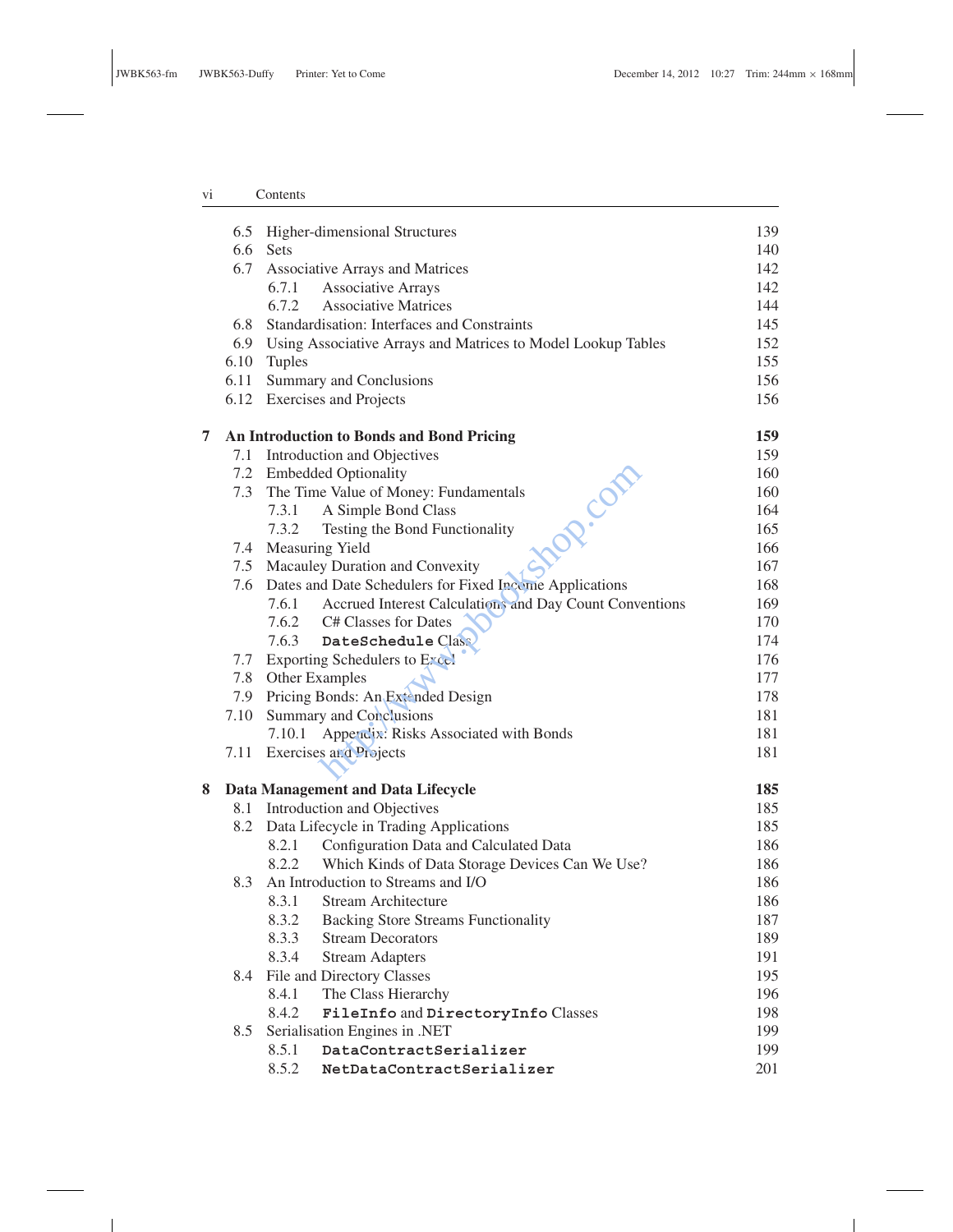$\mathbb{R}^{\mathbb{Z}}$ 

|    |       | Contents                                                             | vii |
|----|-------|----------------------------------------------------------------------|-----|
|    |       | 8.5.3<br>Formatters                                                  | 201 |
|    |       | 8.5.4<br>Implicit and Explicit Serialisation                         | 203 |
|    | 8.6   | The Binary Serialiser                                                | 203 |
|    | 8.7   | XML Serialisation                                                    | 204 |
|    |       | Subclasses and Child Objects<br>8.7.1                                | 205 |
|    |       | 8.7.2<br>Serialisation of Collections                                | 206 |
|    |       | 8.7.3<br>The IXmlSerializable Interface                              | 207 |
|    | 8.8   | Data Lifetime Management in Financial and Trading Applications       | 209 |
|    | 8.9   | <b>Summary and Conclusions</b>                                       | 213 |
|    | 8.10  | <b>Exercises and Projects</b>                                        | 213 |
| 9  |       | <b>Binomial Method, Design Patterns and Excel Output</b>             | 215 |
|    | 9.1   | Introduction and Objectives                                          | 215 |
|    | 9.2   | Design of Binomial Method                                            | 216 |
|    | 9.3   | Design Patterns and Classes                                          | 217 |
|    |       | 9.3.1<br>Creating Input Data: Factory Method Pattern                 | 217 |
|    |       | 9.3.2<br>Binomial Parameters and the Strategy Pattern                | 219 |
|    |       | The Complete Application Object and the Mediator Pattern<br>9.3.3    | 228 |
|    |       | 9.3.4<br>Lattice Presentation in Excel                               | 230 |
|    | 9.4   | <b>Early Exercise Features</b>                                       | 232 |
|    | 9.5   | <b>Computing Hedge Sensitivities</b>                                 | 233 |
|    | 9.6   | Multi-dimensional Binomial Method                                    | 233 |
|    | 9.7   | Improving Performance Using Padé Rational Approximants               | 236 |
|    | 9.8   | Summary and Conclusions                                              | 238 |
|    | 9.9   | Projects and Exercises                                               | 238 |
| 10 |       | <b>Advanced Lattices and Finite Difference Methods</b>               | 241 |
|    | 10.1  | Introduction and Chiectives                                          | 241 |
|    | 10.2  | Trinomial Model of the Asset Price and Its C# Implementation         | 241 |
|    | 10.3  | Stability and Convergence of the Trinomial Method                    | 246 |
|    | 10.4  | The Black-Scholes Partial Differential Equation and Explicit Schemes | 246 |
|    | 10.5  | Implementing Explicit Schemes in C#                                  | 247 |
|    |       | Using the Explicit Finite Difference Method<br>10.5.1                | 251 |
|    | 10.6  | Stability of the Explicit Finite Difference Scheme                   | 252 |
|    | 10.7  | An Introduction to the Alternating Direction Explicit Method (ADE)   | 255 |
|    |       | 10.7.1 ADE in a Nutshell: The One-factor Diffusion Equation          | 255 |
|    |       | 10.7.2 ADE for Equity Pricing Problems                               | 256 |
|    | 10.8  | Implementing ADE for the Black-Scholes PDE                           | 258 |
|    | 10.9  | Testing the ADE Method                                               | 262 |
|    | 10.10 | Advantages of the ADE Method                                         | 263 |
|    | 10.11 | Summary and Conclusions                                              | 263 |
|    | 10.12 | Appendix: ADE Numerical Experiments                                  | 263 |
|    | 10.13 | <b>Exercises and Projects</b>                                        | 268 |
| 11 |       | Interoperability: Namespaces, Assemblies and C++/CLI                 | 271 |
|    |       | 11.1 Introduction and Objectives                                     | 271 |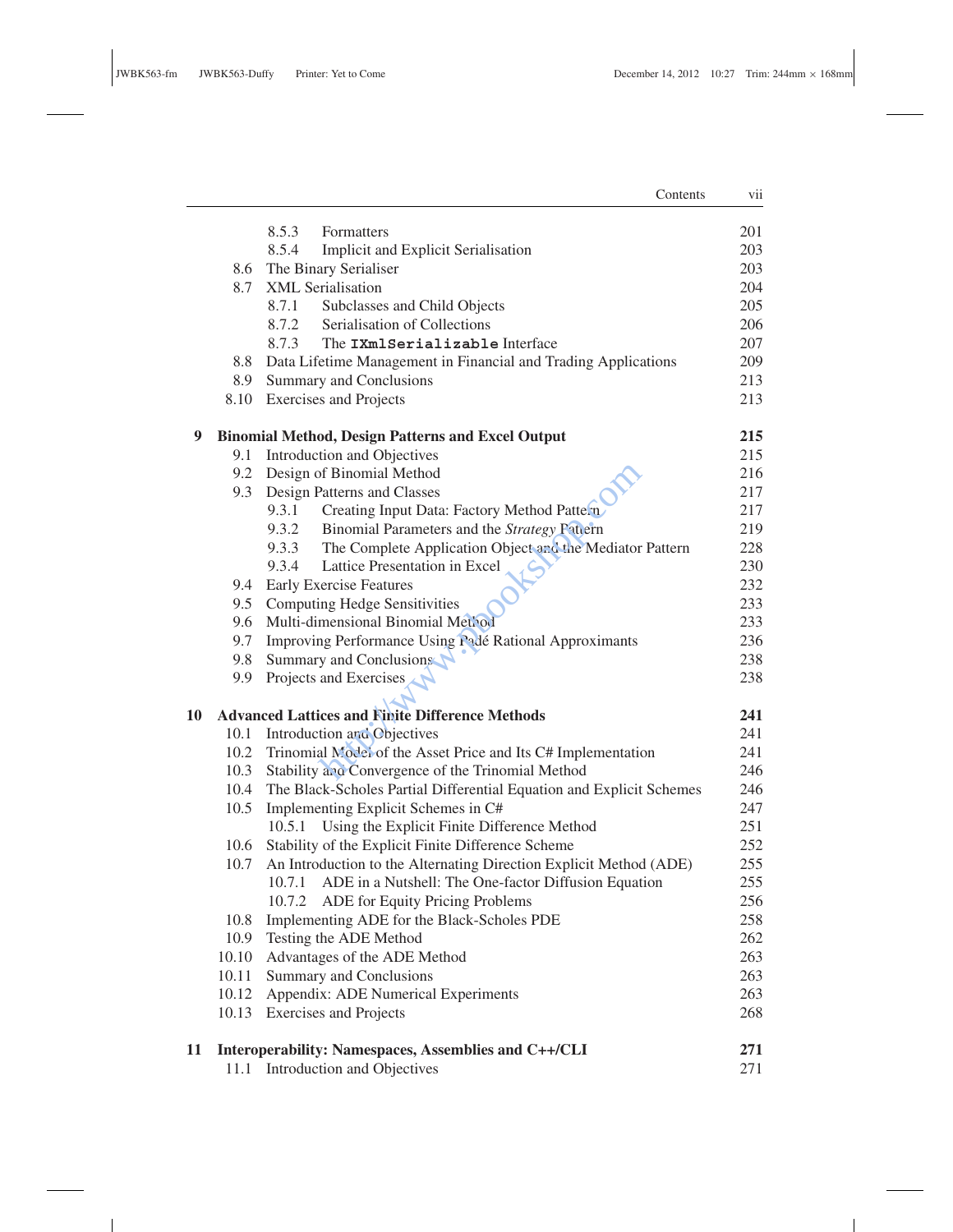## viii Contents

 $\sim 10$ 

|    |       | 11.2 Namespaces                                                   | 271 |
|----|-------|-------------------------------------------------------------------|-----|
|    |       | 11.2.1<br>Applications of Namespaces                              | 272 |
|    | 11.3  | An Introduction to Assemblies                                     | 273 |
|    |       | 11.3.1<br><b>Assembly Types</b>                                   | 274 |
|    |       | 11.3.2<br>Specifying Assembly Attributes in AssemblyInfo.cs       | 275 |
|    |       | 11.3.3<br>The Relationship between Namespaces and Assemblies      | 276 |
|    | 11.4  | Reflection and Metadata                                           | 276 |
|    |       | 11.4.1<br>Other Classes in the Reflection Namespace               | 281 |
|    |       | 11.4.2<br>Dynamic Method Invocation                               | 283 |
|    |       | 11.4.3<br><b>Dynamic Object Creation</b>                          | 283 |
|    |       | 11.4.4<br>Dynamic Assembly Loading                                | 284 |
|    |       | Attributes and Reflection<br>11.4.5                               | 284 |
|    |       | 11.4.6<br><b>Custom Attributes</b>                                | 286 |
|    |       | 11.5 C# and Native C++ Interoperability: How Is That Possible?    | 289 |
|    |       | 11.5.1<br>Using Native C++ from C#                                | 289 |
|    |       | 11.6 Using C# from C++                                            | 293 |
|    | 11.7  | Code Generation Using the Reflection API                          | 298 |
|    |       | 11.7.1<br>The DynamicMethod Class                                 | 299 |
|    |       | The Evaluation Stack and Argunient Passing to<br>11.7.2           |     |
|    |       | Dynamic Methods                                                   | 300 |
|    |       | 11.7.3<br>The Case in Hand: Operator Overloading for Generic      |     |
|    |       | <b>Vectors and Matrices</b>                                       | 301 |
|    | 11.8  | <b>Application Domains</b>                                        | 304 |
|    |       | 11.8.1<br>Creating and Destroying Application Domains             | 304 |
|    |       | Multiple Application Domains<br>11.8.2                            | 305 |
|    |       | Sharing Data between Domains<br>11.8.3                            | 307 |
|    |       | When to Use Application Domains<br>11.8.4                         | 308 |
|    | 11.9  | Summary and Conclusions                                           | 309 |
|    |       | 11.10 Exercises and Projects                                      | 309 |
|    |       |                                                                   |     |
| 12 |       | <b>Bond Pricing: Design, Implementation and Excel Interfacing</b> | 311 |
|    | 12.1  | Introduction and Objectives                                       | 311 |
|    |       | 12.2 High-level Design of Bond Pricing Problem                    | 311 |
|    |       | 12.3 Bond Scheduling                                              | 312 |
|    |       | 12.4 Bond Functionality and Class Hierarchies                     | 313 |
|    |       | 12.5 Calculating Price, Yield and Discount Factors: MathTools     | 317 |
|    | 12.6  | Data Presentation and Excel Interop                               | 319 |
|    | 12.7  | <b>Bond Data Management</b>                                       | 321 |
|    |       | Data into Memory<br>12.7.1                                        | 321 |
|    |       | Serialisation and Deserialisation<br>12.7.2                       | 322 |
|    | 12.8  | Using the Excel Files                                             | 324 |
|    | 12.9  | Summary and Conclusions                                           | 328 |
|    | 12.10 | <b>Exercises and Projects</b>                                     | 328 |
|    |       | Code Integration: Handling Bond Details<br>1                      | 328 |
|    |       | Spread on Benchmark<br>2                                          | 330 |
|    |       | Floating Rate Bond and Other Structured Notes<br>3                | 331 |
|    |       | Class Hierarchy Integration<br>$\overline{4}$                     | 333 |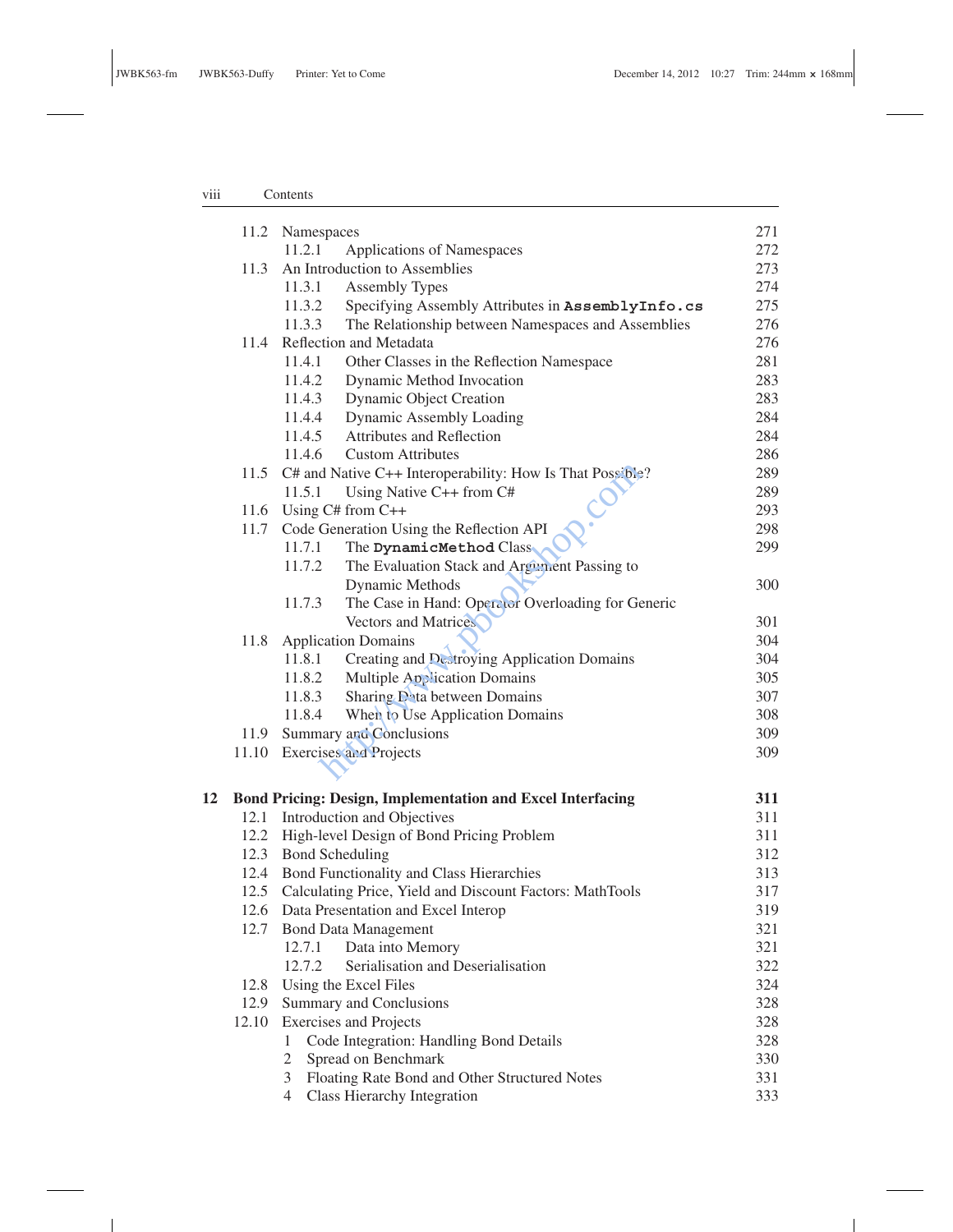$\sim$  100  $\pm$ 

 $\mathbf{1}$  and  $\mathbf{1}$ 

|    |       | Contents                                                               | ix  |
|----|-------|------------------------------------------------------------------------|-----|
| 13 |       | <b>Interpolation Methods in Interest Rate Applications</b>             | 335 |
|    |       | 13.1 Introduction and Objectives                                       | 335 |
|    | 13.2  | Interpolation and Curve Building: Basic Formula for Interpolator Tests | 335 |
|    |       | 13.3 Types of Curve Shape                                              | 337 |
|    | 13.4  | An Overview of Interpolators                                           | 338 |
|    | 13.5  | Background to Interpolation                                            | 339 |
|    | 13.6  | <b>Approximation of Function Derivatives</b>                           | 341 |
|    |       | 13.7 Linear and Cubic Spline Interpolation                             | 342 |
|    | 13.8  | Positivity-preserving Cubic Interpolations: Dougherty/Hyman            |     |
|    |       | and Hussein                                                            | 344 |
|    | 13.9  | The Akima Method                                                       | 348 |
|    |       | 13.10 Hagan-West Approach                                              | 349 |
|    |       | 13.11 Global Interpolation                                             | 350 |
|    |       | 13.11.1 Polynomial Interpolation<br><b>OR.Com</b>                      | 351 |
|    |       | 13.11.2 Rational Interpolation                                         | 352 |
|    |       | 13.12 Bilinear Interpolation                                           | 352 |
|    |       | 13.13 Some General Guidelines, Hints and Tips                          | 355 |
|    | 13.14 | Using the Interpolators and Test Examples.                             | 357 |
|    |       | 13.14.1 The 101 Example, from A to $Z \subset$                         | 357 |
|    |       | 13.14.2 Some Financial Formulae                                        | 360 |
|    |       | 13.14.3 Cubic Spline Interpolation. an Application Example             | 361 |
|    |       | 13.14.4 A Bilinear Interpolation Simple Example                        | 364 |
|    | 13.15 | Summary and Conclusions                                                | 367 |
|    |       | 13.16 Exercises and Projects                                           | 367 |
| 14 |       | <b>Short Term Interest Rate (STIR) Futures and Options</b>             | 369 |
|    |       | 14.1 Introduction and Objectives                                       | 369 |
|    |       | 14.2 An Overview of Cash Money Markets                                 | 370 |
|    | 14.3  | Sources of Rick in Money Market Transactions                           | 370 |
|    | 14.4  | Reference Rate and Fixings                                             | 371 |
|    | 14.5  | <b>STIR Futures</b>                                                    | 371 |
|    | 14.6  | <b>Pricing STIR Options</b>                                            | 374 |
|    | 14.7  | Generating International Monetary Market (IMM) Dates                   | 378 |
|    |       | Modelling Option Delta and Sensitivity Analysis<br>14.7.1              | 380 |
|    |       | <b>Listed Instruments and Contracts</b><br>14.7.2                      | 383 |
|    | 14.8  | List STIR Futures and STIR Futures Options                             | 384 |
|    | 14.9  | Putting It All Together: STIR versus OTC from a Trader's Perspective   | 387 |
|    | 14.10 | <b>Summary and Conclusions</b>                                         | 389 |
|    | 14.11 | <b>Exercises and Projects</b>                                          | 389 |
| 15 |       | <b>Single-curve Building</b>                                           | 393 |
|    | 15.1  | Introduction and Objectives                                            | 393 |
|    | 15.2  | Starting Definitions and Overview of Curve Building Process            | 393 |
|    | 15.3  | <b>Building Blocks</b>                                                 | 395 |
|    |       | <b>Unsecured Deposit</b><br>15.3.1                                     | 395 |
|    |       | 15.3.2<br>Forward Rate Agreements (FRA)                                | 396 |
|    |       | <b>Future Implied Rate</b><br>15.3.3                                   | 397 |
|    |       | 15.3.4<br>Interest Rate Swap (IRS)                                     | 397 |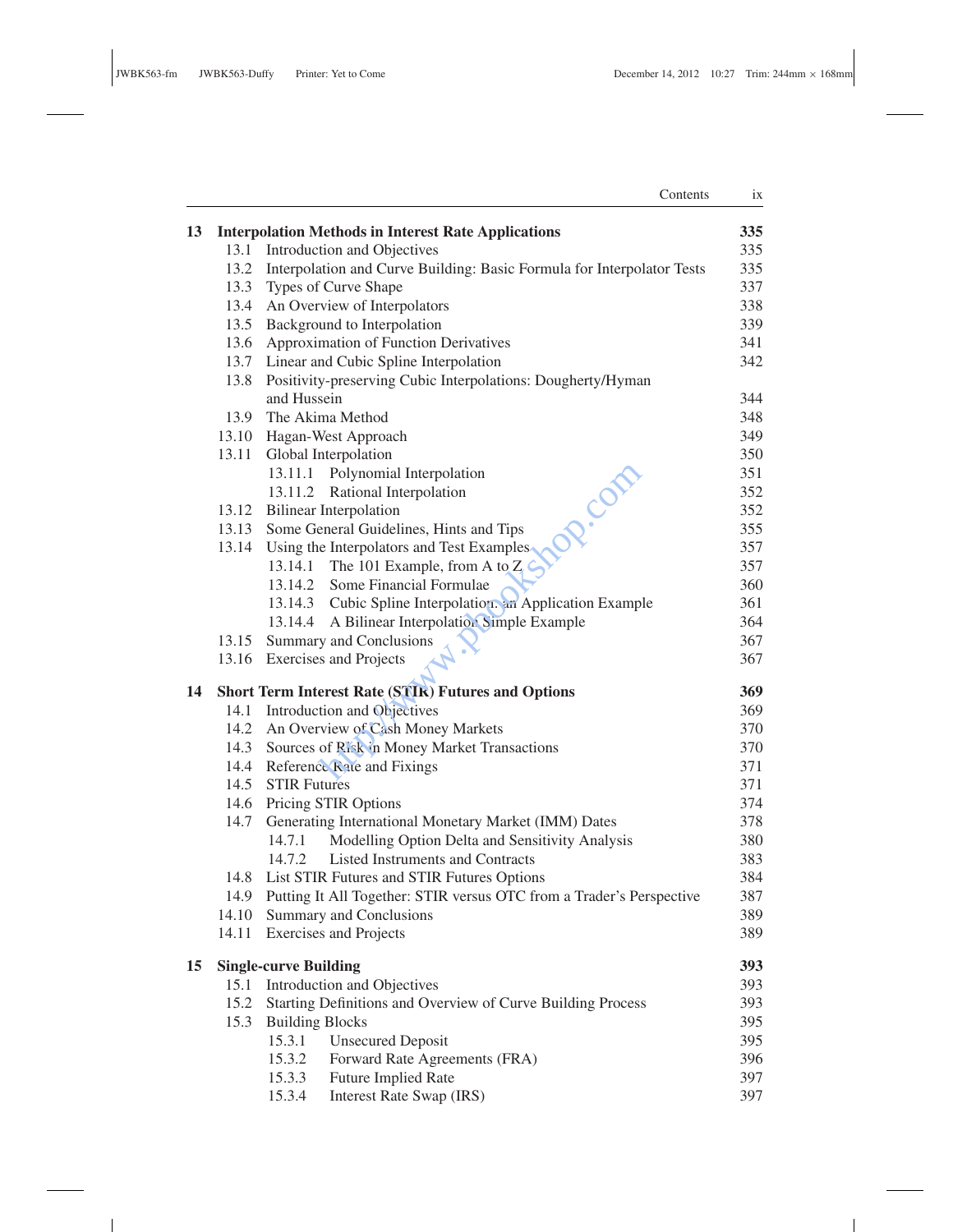# x Contents

 $\sim 10^{-1}$ 

|    | 15.4  |                             | Introduction to Interest Rate Swap                                    | 397 |
|----|-------|-----------------------------|-----------------------------------------------------------------------|-----|
|    |       |                             | 15.4.1 IRS Cash Flow                                                  | 398 |
|    |       |                             | 15.4.2 The Use of Interest Rate Swaps                                 | 399 |
|    |       |                             | 15.4.3 Contract Specification and Practical Aspects                   | 399 |
|    |       |                             | 15.4.4 Traditional Swap Valuation                                     | 402 |
|    |       | 15.4.5                      | Overnight Index Swap (OIS)                                            | 403 |
|    | 15.5  |                             | The Curve Construction Mechanism                                      | 403 |
|    |       | 15.5.1                      | <b>Traditional Bootstrapping Method</b>                               | 404 |
|    |       |                             | 15.5.2 Best Fit Method                                                | 405 |
|    |       |                             | 15.5.3 The Key Role of Interpolation                                  | 405 |
|    | 15.6  |                             | Code Design and Implementation                                        | 406 |
|    |       |                             | 15.6.1 Process Design                                                 | 406 |
|    |       |                             | 15.6.2 ISingleRateCurve Interface                                     | 406 |
|    |       | 15.6.3                      | RateSet Class and BuildingBlock Class                                 | 407 |
|    |       | 15.6.4                      | <b>Interpolator and Adapters</b>                                      | 409 |
|    |       | 15.6.5                      | The Generic Base Class SingleCurveBuilder                             | 410 |
|    |       | 15.6.6                      | Derived Class for Traditional Bootstrapping Method                    | 412 |
|    |       |                             | 15.6.7 Derived Class for Global Method with interpolation             | 413 |
|    |       | 15.6.8                      | Derived Class for Global Method with Smoothness Condition             | 415 |
|    | 15.7  |                             | <b>Console Examples</b>                                               | 418 |
|    |       |                             | 15.7.1 Calculating Present Value (PV) of the Floating Leg of a Swap   | 418 |
|    |       |                             | 15.7.2 Checking If the Curve is Calibrated                            | 418 |
|    |       |                             | 15.7.3 Calculate the Time Taken to Instantiate a                      |     |
|    |       |                             | SingleCurveBuilder                                                    | 418 |
|    |       |                             | 15.7.4 Visualise Forward Rates in Excel                               | 419 |
|    |       |                             | 15.7.5 Computing Forward Start Swap                                   | 421 |
|    |       |                             | 15.7.6 Computing Sensitivities: An Initial Example                    | 421 |
|    |       |                             | 15.7.7 More on Sensitivities                                          | 422 |
|    | 15.8  |                             | Summary and Conclusions                                               | 426 |
|    | 15.9  |                             | <b>Exercises</b> and Projects                                         | 427 |
|    | 15.10 |                             | Appendix: Types of Swaps                                              | 429 |
| 16 |       | <b>Multi-curve Building</b> |                                                                       | 431 |
|    | 16.1  |                             | Introduction and Objectives                                           | 431 |
|    | 16.2  |                             | The Consequences of the Crisis on Interest Rate Derivatives Valuation | 431 |
|    |       | 16.2.1                      | The Growing Importance of Overnight Indexed Swap                      | 432 |
|    |       | 16.2.2                      | Collateralisation under a CSA                                         | 432 |
|    |       |                             | 16.2.3 The Role of OIS Discounting: One Curve Is Not Enough           | 433 |
|    |       | 16.2.4                      | <b>Basis</b>                                                          | 433 |
|    |       | 16.2.5                      | The Par Swap Rate Formulae                                            | 434 |
|    | 16.3  |                             | Impact of Using OIS Discounting                                       | 436 |
|    |       | 16.3.1                      | <b>Effect on Forward Rates</b>                                        | 436 |
|    |       | 16.3.2                      | Effect on Mark-to-Market                                              | 436 |
|    |       | 16.3.3                      | <b>Risk Effect</b>                                                    | 436 |
|    | 16.4  |                             | The Bootstrapping Process Using Two Curves: Description               |     |
|    |       |                             | of the Mechanism                                                      | 437 |
|    |       |                             |                                                                       |     |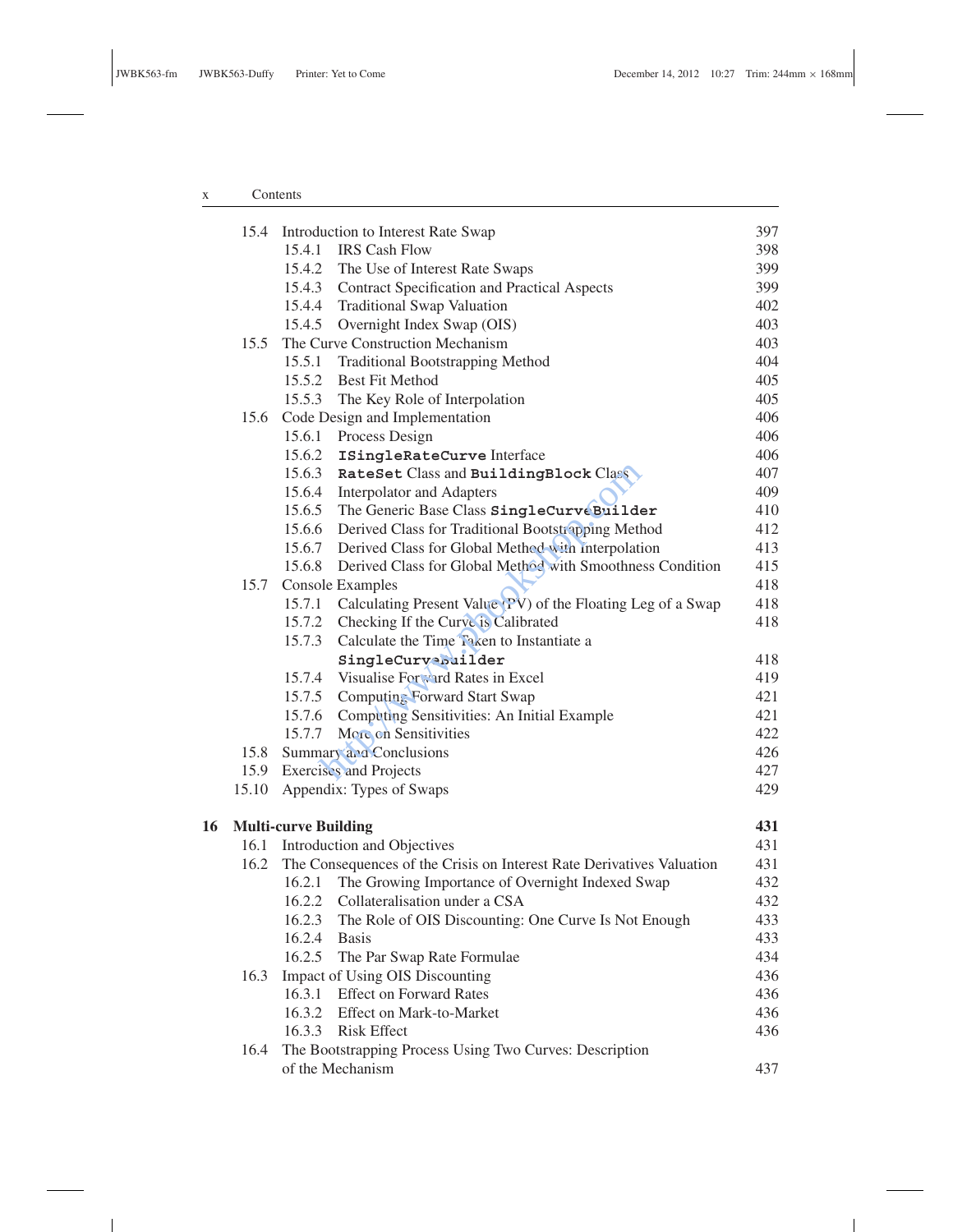$\mathbb{R}^n \times \mathbb{R}^n$ 

Contents xi

|    |               | 16.5 Sensitivities                                                                          | 438        |
|----|---------------|---------------------------------------------------------------------------------------------|------------|
|    |               | 16.6 How to Organise the Code: A Possible Solution                                          | 439        |
|    |               | IRateCurve Base Interface and Derived Interfaces<br>16.6.1                                  | 439        |
|    |               | 16.6.2 The class MultiCurveBuilder                                                          | 441        |
|    | 16.7          | Putting it Together, Working Examples                                                       | 445        |
|    |               | 16.7.1 Calibration Consistency                                                              | 445        |
|    |               | 16.7.2 Print Forward Rates and Discount Factors on Excel                                    | 446        |
|    |               | 16.7.3 Sensitivities on Console                                                             | 446        |
|    |               | 16.7.4 Forward Swap Matrix                                                                  | 447        |
|    |               | 16.7.5 Mark-to-Market Differences                                                           | 448        |
|    |               | 16.7.6 Comparing Two Versions of the MultiCurveBuilder                                      | 450        |
|    |               | 16.7.7 Input Data, Interpolation and Forward Rates                                          | 452        |
|    |               | 16.7.8 Comparing Discount Factor                                                            | 453<br>453 |
|    | 16.8          | Summary and Conclusions                                                                     | 453        |
|    | 16.9<br>16.10 | <b>Exercises and Projects</b><br>Appendix: Par Asset Swap Spread and Zero Volatility Spread | 455        |
|    |               |                                                                                             |            |
| 17 |               | <b>Swaption, Cap and Floor</b>                                                              | 459        |
|    | 17.1          | Introduction and Objectives: A Closed Formula World                                         | 459        |
|    | 17.2          | Description of Instruments and Formulae                                                     | 459        |
|    |               | 17.2.1 Cap and Floor: Description and Formulae                                              | 459        |
|    |               | 17.2.2 Cap and Floor at the morey Strike                                                    | 461        |
|    |               | 17.2.3 Cap Volatility and Caplet Volatility                                                 | 462        |
|    |               | 17.2.4 Implied Volatility                                                                   | 463        |
|    |               | 17.2.5 Multi-strike and Amortising Cap and Floor                                            | 463        |
|    |               | 17.2.6 Swaption: Mechanism and Closed Pricing Formulae                                      | 464        |
|    |               | 17.2.7 Call Put Parity for Cap, Floor and Swaption                                          | 466        |
|    | 17.3          | Multi-curve Francwork on Cap, Floor and Swaption                                            | 467        |
|    | 17.4          | Bootstrapping Velatility for Cap and Floor                                                  | 469        |
|    |               | 17.4.1 Cap Stripping                                                                        | 469        |
|    |               | 17.4.2 Missing Data, Volatility Models and Interpolation                                    | 473        |
|    | 17.5          | How to Organise the Code in C#: A Possible Solution                                         | 474        |
|    |               | 17.5.1 Ready to Use Formula                                                                 | 474        |
|    |               | 17.5.2 Cap Stripping Code                                                                   | 476        |
|    |               | 17.5.3 Calculating Mono-strike Caplet Volatilities                                          | 476        |
|    |               | 17.5.4 Managing More Mono-strike Caplet Volatilities                                        | 479        |
|    |               | 17.6 Console and Excel Working Examples                                                     | 481        |
|    |               | 17.6.1<br>Simple Caplet Price                                                               | 481        |
|    |               | 17.6.2<br>Cap As a Sum of Caplets                                                           | 482        |
|    |               | Simple Cap Volatility Bootstrapping: First Unknown<br>17.6.3<br>Volatility                  | 483        |
|    |               | 17.6.4<br>ATM Strike and Recursive Bootstrapping                                            | 485        |
|    |               | Sparse Data from the Market: Volatility Optimisation and<br>17.6.5                          |            |
|    |               | Input Interpolation                                                                         | 487        |
|    | 17.7          | <b>Summary and Conclusions</b>                                                              | 490        |
|    | 17.8          | <b>Exercise and Discussion</b>                                                              | 491        |
|    |               |                                                                                             |            |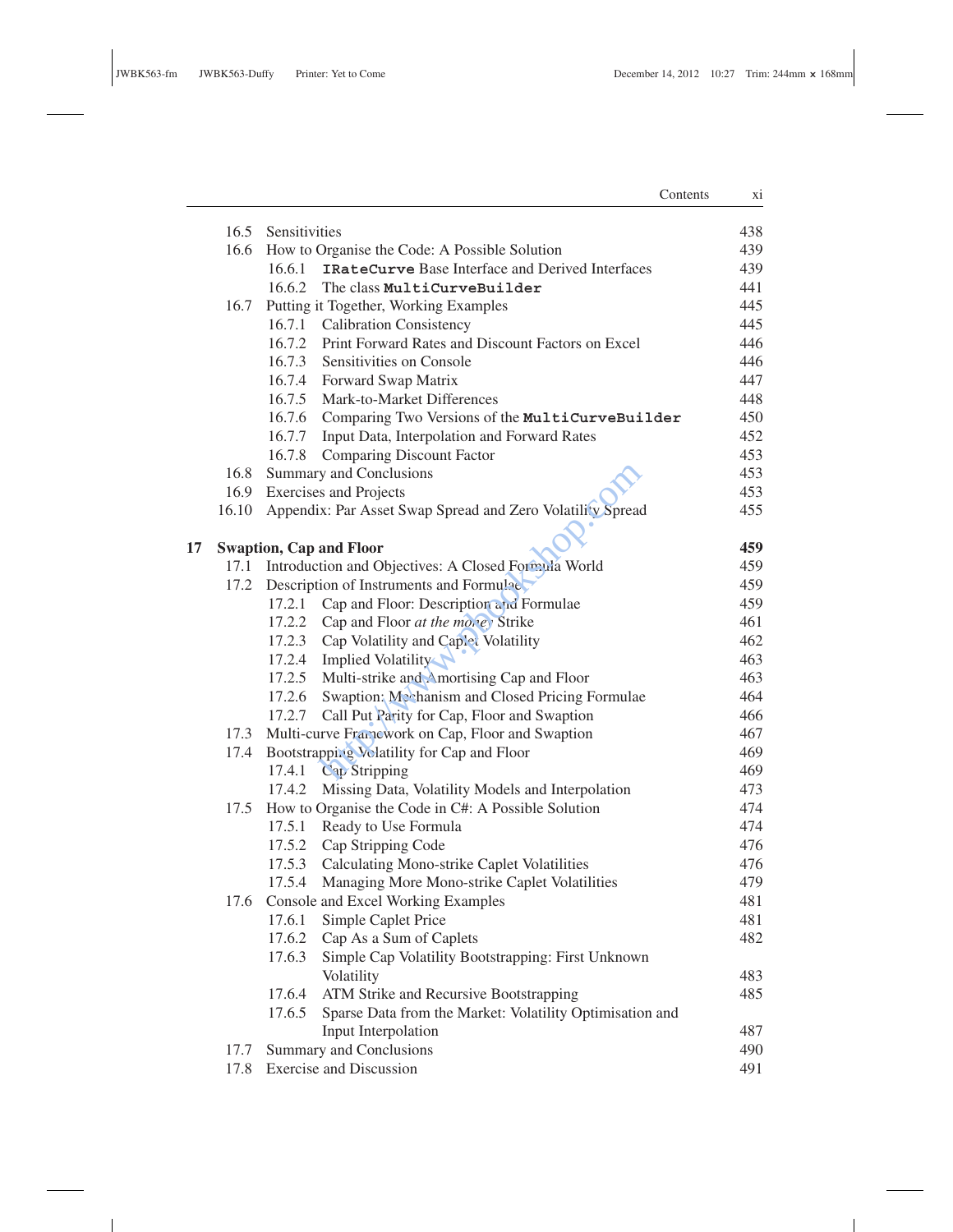## xii Contents

| 18 |       | <b>Software Architectures and Patterns for Pricing Applications</b>   | 493 |
|----|-------|-----------------------------------------------------------------------|-----|
|    | 18.1  | Introduction and Objectives                                           | 493 |
|    | 18.2  | An Overview of the GOF Pattern                                        | 494 |
|    |       | 18.3 Creational Patterns                                              | 496 |
|    | 18.4  | <b>Builder Pattern</b>                                                | 496 |
|    | 18.5  | <b>Structural Patterns</b>                                            | 499 |
|    |       | 18.5.1 Facade Pattern                                                 | 499 |
|    |       | 18.5.2<br>Layers Pattern                                              | 499 |
|    | 18.6  | <b>Behavioural Patterns</b>                                           | 500 |
|    |       | 18.6.1 Visitor Pattern                                                | 501 |
|    |       | 18.6.2<br><b>Strategy and Template Method Patterns</b>                | 501 |
|    | 18.7  | Builder Application Example: Calibration Algorithms for Cap and Floor | 502 |
|    |       | <b>Example Caplet Volatility Matrix</b><br>18.7.1                     | 502 |
|    |       | Volatility Matrix with Multiple Strikes<br>18.7.2                     | 503 |
|    | 18.8  | A PDE/FDM Patterns-based Framework for Equity Options                 | 504 |
|    |       | High-level Design<br>18.8.1                                           | 506 |
|    |       | Generalisations and Extensions<br>18.8.2                              | 508 |
|    | 18.9  | Using Delegates to Implement Behavioural Design Patterns              | 509 |
|    | 18.10 | A System Design for Monte Carlo Applications                          | 510 |
|    |       | A Universal System Design viethodology<br>18.10.1                     | 511 |
|    | 18.11 | Dynamic Programming in .NET                                           | 513 |
|    |       | Numeric Type Unification<br>18.11.1                                   | 514 |
|    |       | <b>Implementing Dynamic Objects</b><br>18.11.2                        | 516 |
|    | 18.12 | Summary and Conclusions                                               | 516 |
|    | 18.13 | Exercises and Projects                                                | 517 |
|    |       |                                                                       |     |
| 19 |       | LINQ (Language Integrated Query) and Fixed Income Applications        | 523 |
|    | 19.1  | Introduction and Objectives                                           | 523 |
|    | 19.2  | Scope of Chapter and Prerequisites                                    | 523 |
|    | 19.3  | <b>LINQ Query Operators</b>                                           | 524 |
|    |       | 19.3.1<br>Collection as Input, Collection as Output                   | 524 |
|    |       | Collection as Input, Noncollection as Output<br>19.3.2                | 525 |
|    |       | Noncollection to Collection<br>19.3.3                                 | 526 |
|    | 19.4  | LINQ Queries and Initial Examples                                     | 526 |
|    |       | 19.4.1<br>Lambda Queries and Composition                              | 527 |
|    |       | <b>Comprehension Queries</b><br>19.4.2                                | 528 |
|    |       | Deferred Execution<br>19.4.3                                          | 529 |
|    |       | 19.5 Advanced Queries                                                 | 531 |
|    |       | 19.5.1<br>Subqueries                                                  | 531 |
|    |       | <b>Composition Strategies</b><br>19.5.2                               | 532 |
|    |       | <b>Interpreted Queries</b><br>19.5.3                                  | 533 |
|    | 19.6  | A Numerical Example                                                   | 533 |
|    |       | 19.6.1<br><b>Basic Functionality</b>                                  | 533 |
|    |       | 19.6.2<br>User-defined Aggregation Methods                            | 534 |
|    |       | 19.6.3<br><b>Set Operations</b>                                       | 535 |
|    | 19.7  | Join and GroupJoin                                                    | 535 |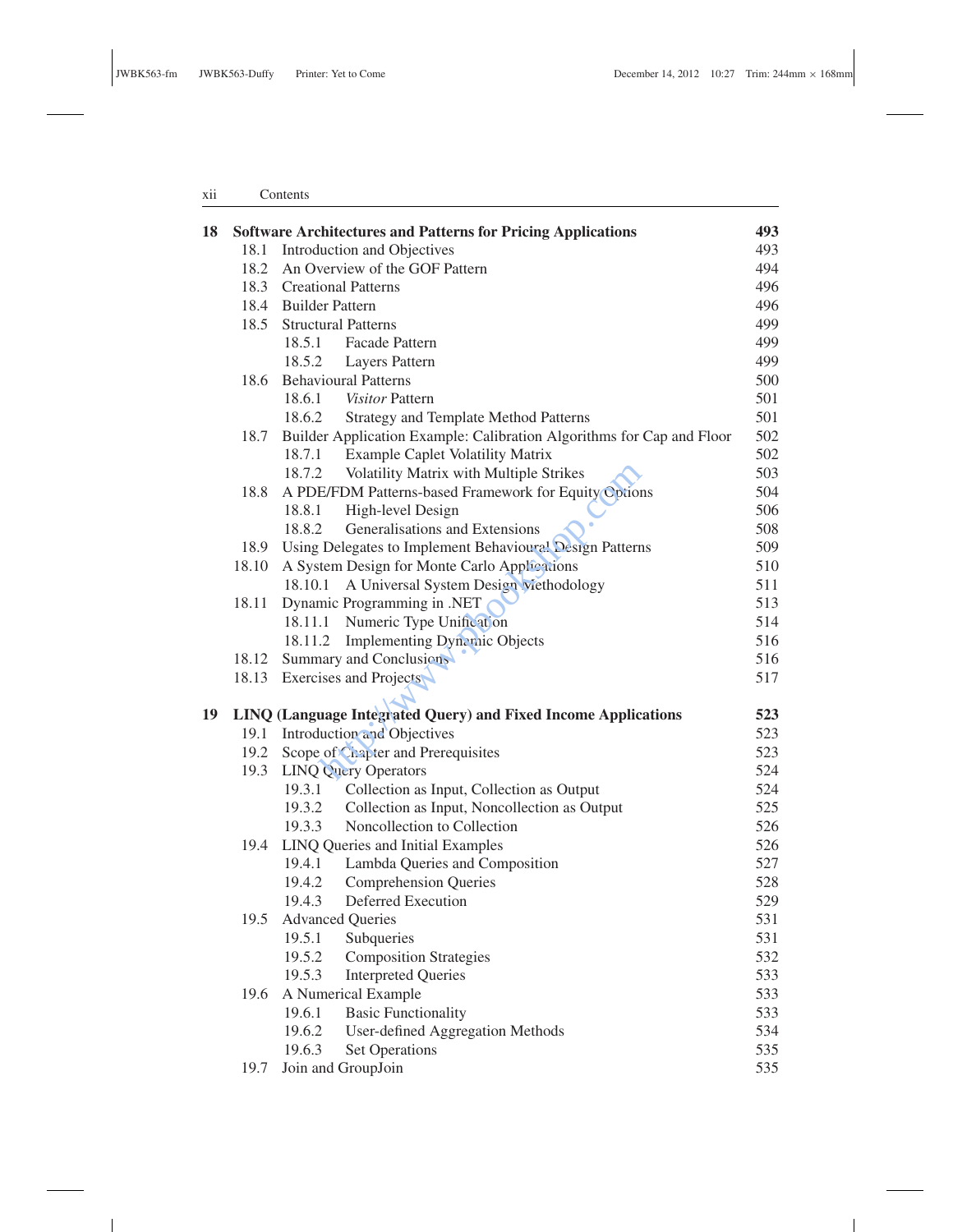|           |       | Contents                                                       | xiii |
|-----------|-------|----------------------------------------------------------------|------|
|           | 19.8  | Examples in Fixed Income Applications                          | 540  |
|           |       | 19.8.1 Using Conversion Operators                              | 540  |
|           |       | 19.8.2 Discount Factors                                        | 540  |
|           |       | 19.8.3 Bonds                                                   | 542  |
|           |       | 19.8.4 Scenarios                                               | 543  |
|           |       | 19.8.5 Cash Flow Aggregation                                   | 545  |
|           |       | 19.8.6 Ordering Collections                                    | 546  |
|           |       | 19.8.7 Eonia Rates Replication                                 | 547  |
|           | 19.9  | LINQ and Excel Interoperability                                | 549  |
|           |       | Applications in Computational Finance<br>19.9.1                | 557  |
|           | 19.10 | Summary and Conclusions                                        | 557  |
|           | 19.11 | <b>Exercises and Projects</b>                                  | 557  |
| <b>20</b> |       | Introduction to C# and Excel Integration<br><b>POR.</b> COM    | 561  |
|           |       | 20.1 Introduction and Objectives                               | 561  |
|           |       | 20.2 Excel Object Model                                        | 561  |
|           | 20.3  | Using COM Technology in .NET                                   | 561  |
|           | 20.4  | Primary Interop Assemblies (PIA)                               | 563  |
|           | 20.5  | <b>Standalone Applications</b>                                 | 564  |
|           |       | Standalone Application: Workbeck and Worksheets<br>20.5.1      | 564  |
|           |       | 20.5.2<br>Charts                                               | 565  |
|           |       | 20.5.3 Using Excel with $C++/C$                                | 565  |
|           | 20.6  | Types of Excel Add-ins                                         | 566  |
|           |       | 20.6.1 XLL                                                     | 567  |
|           |       | 20.6.2 XLA                                                     | 567  |
|           |       | 20.6.3 COM                                                     | 567  |
|           |       | 20.6.4 Automation                                              | 567  |
|           |       | 20.6.5 VSTO                                                    | 568  |
|           | 20.7  | The IDTEx censibility2 Interface and COM/.NET Interoperability | 569  |
|           | 20.8  | Data Visualisation in Excel                                    | 570  |
|           |       | 20.8.1 Excel Driver                                            | 570  |
|           |       | 20.8.2 Data Structures                                         | 572  |
|           |       | 20.8.3 ExcelMechanisms and Exception Handling                  | 572  |
|           |       | 20.8.4 Examples and Applications                               | 575  |
|           | 20.9  | Conclusion and Summary                                         | 578  |
|           |       | 20.10 Exercises and Projects                                   | 579  |
| 21        |       | <b>Excel Automation Add-ins</b>                                | 581  |
|           | 21.1  | Introduction and Objectives                                    | 581  |
|           | 21.2  | <b>COM</b> Overview                                            | 581  |
|           | 21.3  | Creating Automation Add-ins: The Steps                         | 583  |
|           | 21.4  | Example: Creating a Calculator, Version 1                      | 585  |
|           | 21.5  | Example: Creating a Calculator, Version 2                      | 588  |
|           | 21.6  | Versioning                                                     | 590  |
|           | 21.7  | Working with Ranges                                            | 590  |
|           | 21.8  | Volatile Methods                                               | 590  |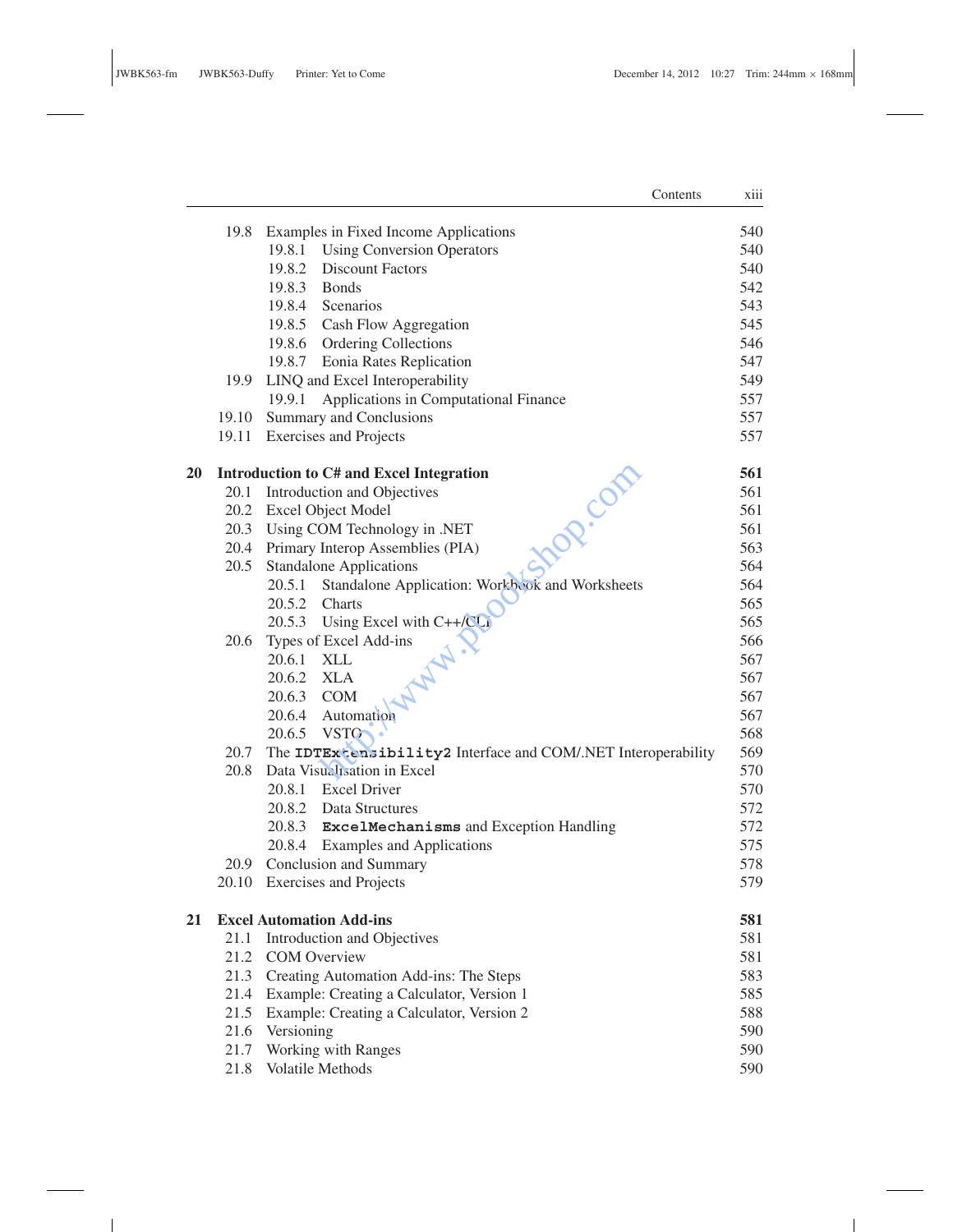# xiv Contents

 $\sim 10^{-1}$ 

|    |      | 21.9 Optional Parameters                                | 591 |
|----|------|---------------------------------------------------------|-----|
|    |      | 21.10 Using VBA with Automation Add-ins                 | 592 |
|    |      | 21.11 Summary and Conclusions                           | 593 |
|    |      | 21.12 Exercises and Projects                            | 594 |
| 22 |      | C# and Excel Integration COM Add-ins                    | 595 |
|    |      | 22.1 Introduction and Objectives                        | 595 |
|    |      | 22.2 Preparations for COM Add-ins                       | 595 |
|    |      | 22.3 The Interface IDTExtensibility2                    | 596 |
|    |      | 22.4 Creating COM Add-ins: The Steps                    | 596 |
|    |      | 22.5 Utility Code and Classes                           | 597 |
|    |      | 22.6 Using Windows Forms                                | 600 |
|    |      | 22.7 Example: Creating a COM Add-in                     | 601 |
|    |      | 22.8 Debugging and Troubleshooting                      | 603 |
|    | 22.9 | An Introduction to Excel-DNA                            | 603 |
|    |      | COR<br>22.9.1 Example 001: Hello World                  | 604 |
|    |      | 22.9.2 Example 101: Simple Option Pricer                | 605 |
|    |      | 22.9.3 Excel-DNA and Rate Curves                        | 608 |
|    |      | 22.9.4 Registration and Loading                         | 613 |
|    |      | 22.9.5 What Is Inside ExcelDna Integration.dll?         | 614 |
|    |      | 22.10 Excel COM Interoperability and Rate Multi-curve   | 615 |
|    |      | 22.11 Conclusion and Summary                            | 622 |
|    |      | 22.12 Exercises and Projects                            | 622 |
| 23 |      | <b>Real-time Data (RTD) Server</b>                      | 625 |
|    |      | 23.1 Introduction and Objectives                        | 625 |
|    |      | 23.2 Real-time Data in Excel: Overview                  | 625 |
|    |      | 23.3 Real-time Data Function                            | 626 |
|    |      | 23.4 Example                                            | 627 |
|    |      | 23.5 The Topic Class and Data                           | 629 |
|    |      | 23.6 Creating an RTD Server                             | 631 |
|    |      | 23.7 Using the RTD Server                               | 631 |
|    | 23.8 | Testing and Troubleshooting the RTD Server              | 632 |
|    |      | 23.9 Conclusion and Summary                             | 632 |
|    |      | 23.10 Exercises and Projects                            | 632 |
| 24 |      | Introduction to Multi-threading in C#                   | 635 |
|    |      | 24.1 Introduction and Objectives                        | 635 |
|    |      | 24.2 Processes                                          | 636 |
|    | 24.3 | Using ProcessStartInfo to Redirect Process I/O          | 637 |
|    | 24.4 | An Introduction to Threads in C#                        | 638 |
|    |      | The Differences between Processes and Threads<br>24.4.1 | 641 |
|    | 24.5 | Passing Data to a Thread and between Threads            | 641 |
|    | 24.6 | Thread States and Thread Lifecycle                      | 644 |
|    |      | 24.6.1 Sleep                                            | 645 |
|    |      | 24.6.2 Thread Joining                                   | 646 |
|    |      | 24.6.3 Thread Interrupt and Abort                       |     |
|    |      | <b>Thread Priority</b>                                  | 648 |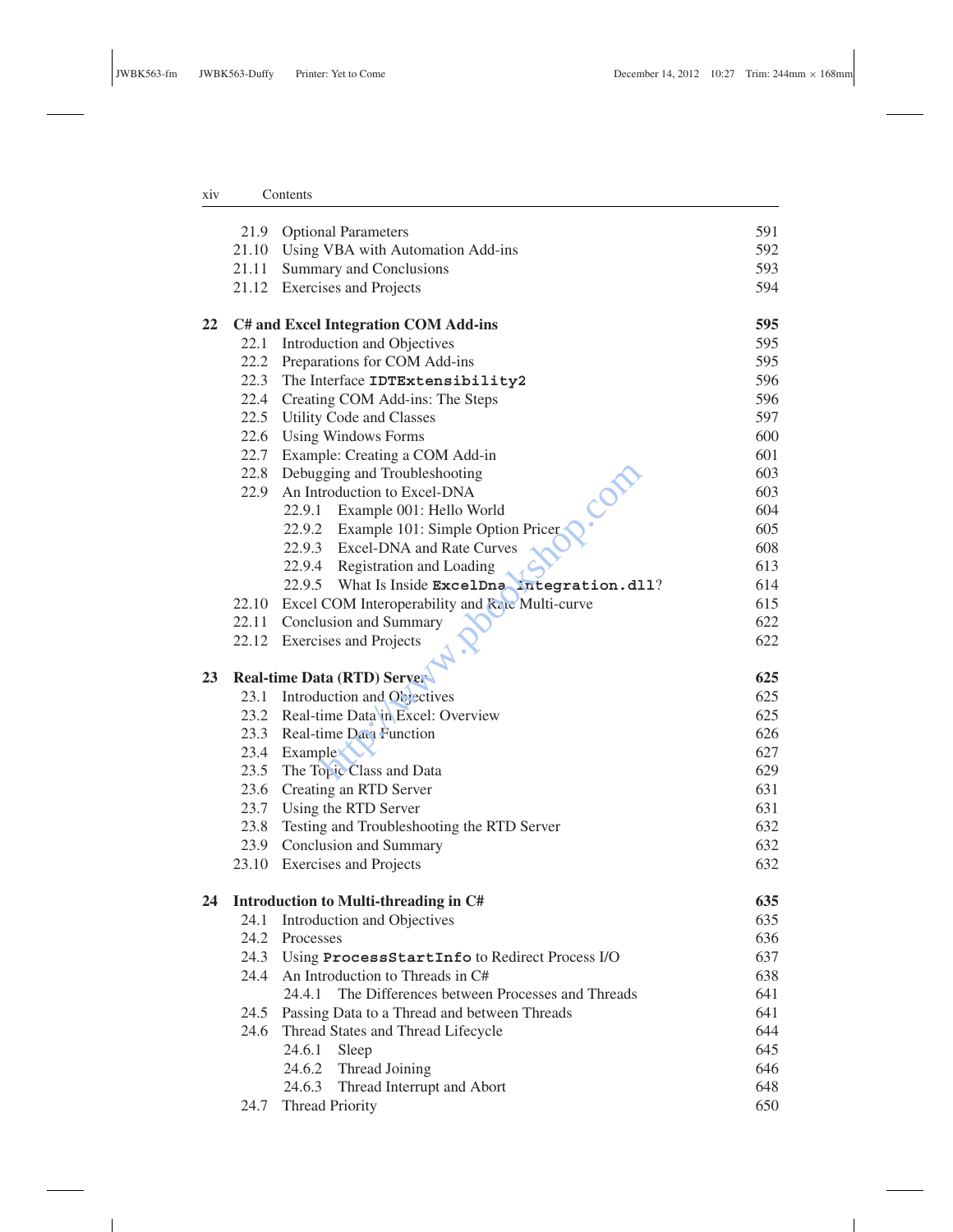**Contract Contract** 

|    |                                                              | Contents                                                                | ΧV  |  |  |
|----|--------------------------------------------------------------|-------------------------------------------------------------------------|-----|--|--|
|    | 24.8                                                         | Thread Pooling                                                          | 651 |  |  |
|    | 24.9                                                         | Atomic Operations and the Interlocked Class                             | 652 |  |  |
|    |                                                              | 24.10 Exception Handling                                                | 653 |  |  |
|    | 24.11                                                        | Multi-threaded Data Structures                                          | 654 |  |  |
|    |                                                              | 24.11.1 Extended Producer-Consumer Pattern                              | 657 |  |  |
|    |                                                              | 24.12 A Simple Example of Traditional Multi-threading                   | 659 |  |  |
|    |                                                              | 24.13 Summary and Conclusions                                           | 661 |  |  |
|    |                                                              | 24.14 Exercises and Projects                                            | 661 |  |  |
| 25 |                                                              | <b>Advanced Multi-threading in C#</b>                                   | 665 |  |  |
|    |                                                              | 25.1 Introduction and Objectives                                        | 665 |  |  |
|    |                                                              | 25.2 Thread Safety                                                      | 666 |  |  |
|    |                                                              | 25.3 Locking Mechanisms for Objects and Classes                         | 667 |  |  |
|    |                                                              | 25.3.1<br>Locking a Class<br>CODE                                       | 669 |  |  |
|    |                                                              | Nested Locking<br>25.3.2                                                | 669 |  |  |
|    |                                                              | 25.4 Mutex and Semaphore                                                | 673 |  |  |
|    |                                                              | 25.5 Notification and Signalling                                        | 676 |  |  |
|    |                                                              | Thread Notification and the Mond tor Class<br>25.5.1                    | 678 |  |  |
|    |                                                              | 25.6 Asynchronous Delegates                                             | 679 |  |  |
|    |                                                              | 25.7 Synchronising Collections                                          | 681 |  |  |
|    | 25.8                                                         | <b>Timers</b>                                                           | 682 |  |  |
|    | 25.9                                                         | Foreground and Background Threads                                       | 684 |  |  |
|    | 25.10                                                        | Executing Operations on Separate Threads: the BackgroundWorker          |     |  |  |
|    |                                                              | Class                                                                   | 685 |  |  |
|    | 25.11                                                        | Parallel Programming in NET                                             | 687 |  |  |
|    |                                                              | 25.11.1 The Parallel Class                                              | 687 |  |  |
|    | 25.12                                                        | Task Parallel Library (TPL)                                             | 691 |  |  |
|    |                                                              | Creating and Starting Tasks<br>25.12.1                                  | 692 |  |  |
|    |                                                              | 25.12.2 Continuations                                                   | 694 |  |  |
|    | 25.13                                                        | <b>Concurrent Data Structures</b>                                       | 694 |  |  |
|    |                                                              | 25.13.1<br>An Example: Producer Consumer Pattern and                    |     |  |  |
|    |                                                              | <b>Random Number Generation</b>                                         | 695 |  |  |
|    |                                                              | 25.13.2 The Barrier Class                                               | 698 |  |  |
|    |                                                              | 25.13.3 PLINQ                                                           | 699 |  |  |
|    |                                                              | 25.14 Exception Handling                                                | 701 |  |  |
|    |                                                              | 25.15 Shifting Curves                                                   | 702 |  |  |
|    |                                                              | 25.16 Summary and Conclusions                                           | 704 |  |  |
|    |                                                              | 25.17 Exercises and Projects                                            | 704 |  |  |
| 26 | <b>Creating Multi-threaded and Parallel Applications for</b> |                                                                         |     |  |  |
|    |                                                              | <b>Computational Finance</b>                                            | 707 |  |  |
|    |                                                              | 26.1 Introduction and Objectives                                        | 707 |  |  |
|    |                                                              | 26.2 Multi-threaded and Parallel Applications for Computational Finance | 707 |  |  |
|    |                                                              | 26.3 Fork and Join Pattern                                              | 709 |  |  |
|    |                                                              | 26.4 Geometric Decomposition                                            | 711 |  |  |
|    |                                                              | 26.5 Shared Data and Reader/Writer Locks: Multiple Readers              |     |  |  |
|    |                                                              | and Multiple Writers                                                    | 715 |  |  |
|    |                                                              | 26.5.1<br>Upgradeable Locks and Recursion                               | 718 |  |  |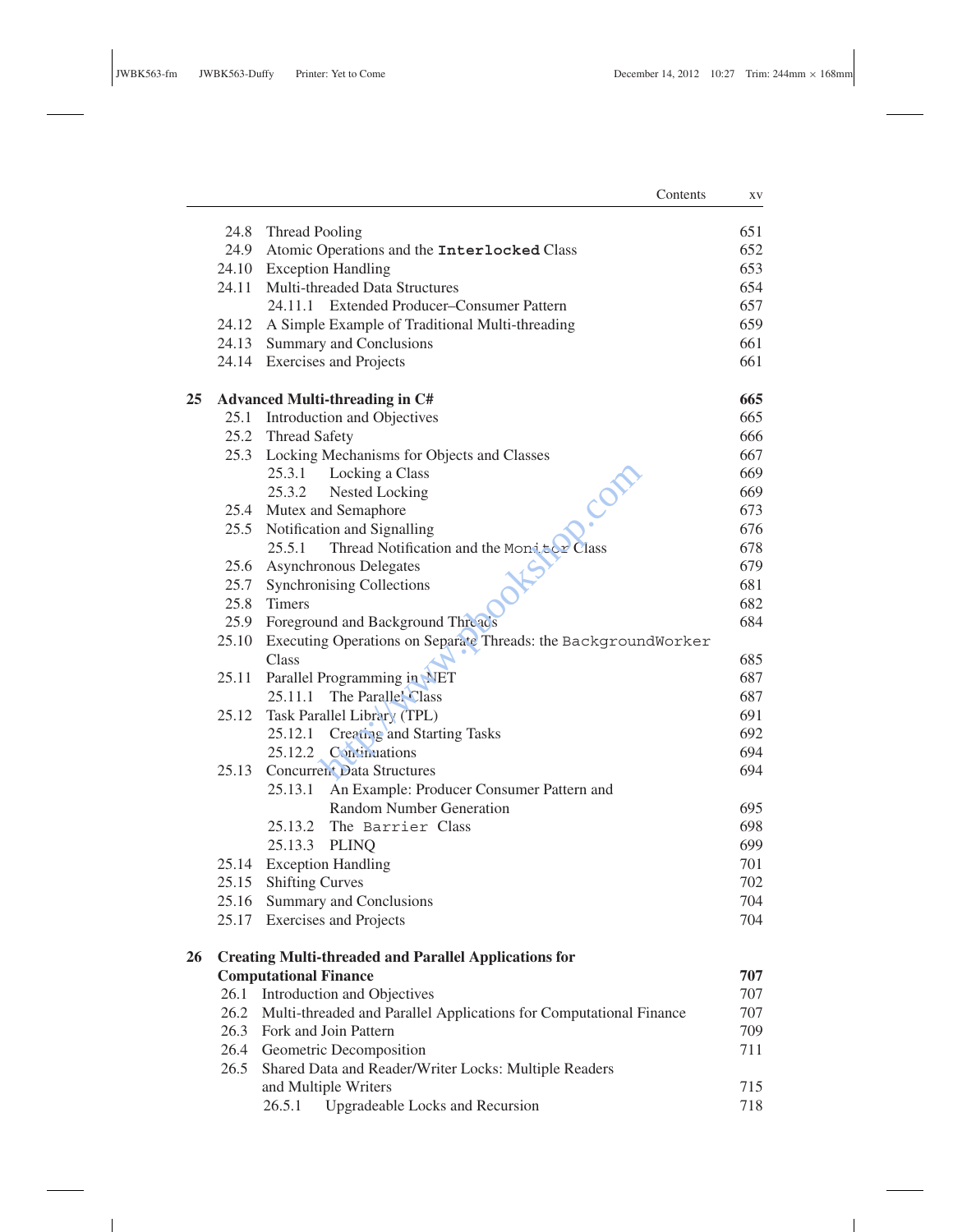## xvi Contents

|               |      | 26.6 Monte Carlo Option Pricing and the Producer–Consumer Pattern | 719 |
|---------------|------|-------------------------------------------------------------------|-----|
|               |      | 26.7 The StopWatch Class                                          | 726 |
|               | 26.8 | Garbage Collection and Disposal                                   | 727 |
|               |      | Disposal and the IDisposable Interface<br>26.8.1                  | 727 |
|               |      | 26.8.2 Automatic Garbage Collection                               | 728 |
|               |      | 26.8.3 Managed Memory Leaks                                       | 730 |
|               |      | 26.9 Summary and Conclusions                                      | 730 |
|               |      | 26.10 Exercises and Projects                                      | 730 |
| A1            |      | <b>Object-oriented Fundamentals</b>                               | 735 |
|               |      | A1.1 Introduction and Objectives                                  | 735 |
|               |      | A1.2 Object-oriented Paradigm                                     | 735 |
|               |      | A1.3 Generic Programming                                          | 737 |
|               |      | A1.4 Procedural Programming<br>COR                                | 738 |
|               |      | A1.5 Structural Relationships                                     | 738 |
|               |      | A1.5.1 Aggregation                                                | 739 |
|               |      | A1.5.2 Association                                                | 740 |
|               |      | A1.5.3 Generalisation/Specialisation (Gen/Spec Relationship)      | 742 |
|               | A1.6 | An Introduction to Concept Modelling                              | 743 |
|               |      | A1.6.1 The Defining Attribute View                                | 743 |
|               |      | A1.6.2 The Prototype View                                         | 744 |
|               |      | A1.6.3 The Exemplar-based View                                    | 744 |
|               |      | A1.6.4 The Explanation-based View                                 | 744 |
|               |      | A1.7 Categorisation and Concept Levels                            | 745 |
|               | A1.8 | Whole-Part Pattern                                                | 745 |
|               |      | A1.8.1 Data Decomposition                                         | 746 |
|               |      | A1.9 Message-passing Concept versus Procedural Programming        | 748 |
| $\mathbf{A2}$ |      | <b>Nonlinear Least-squares Minimisation</b>                       | 751 |
|               |      | A2.1 Introduction and Objectives                                  | 751 |
|               |      | A2.2 Nonlinear Programming and Multi-variable Optimisation        | 751 |
|               | A2.3 | Nonlinear Least Squares                                           | 753 |
|               |      | A2.3.1 Nonlinear Regression                                       | 753 |
|               |      | A2.3.2 Simultaneous Nonlinear Equations                           | 754 |
|               |      | A2.3.3 Derivatives of Sum-of-Squares Functions                    | 754 |
|               |      | A2.4 Some Specific Methods                                        | 755 |
|               |      | A2.5 The ALGLIB Library                                           | 756 |
|               |      |                                                                   | 758 |
|               |      | A2.6 An Application to Curve Building                             |     |
|               |      | A2.7 Rate Calibration Example                                     | 759 |
|               | A2.8 | <b>Exercises and Projects</b>                                     | 764 |
| A3            |      | The Mathematical Background to the Alternating Direction          |     |
|               |      | <b>Explicit (ADE) Method</b>                                      | 765 |
|               | A3.1 | Introduction and Objectives                                       | 765 |
|               | A3.2 | <b>Background to ADE</b>                                          | 765 |
|               | A3.3 | Scoping the Problem: One-factor Problems                          | 766 |
|               | A3.4 | An Example: One-factor Black-Scholes PDE                          | 768 |